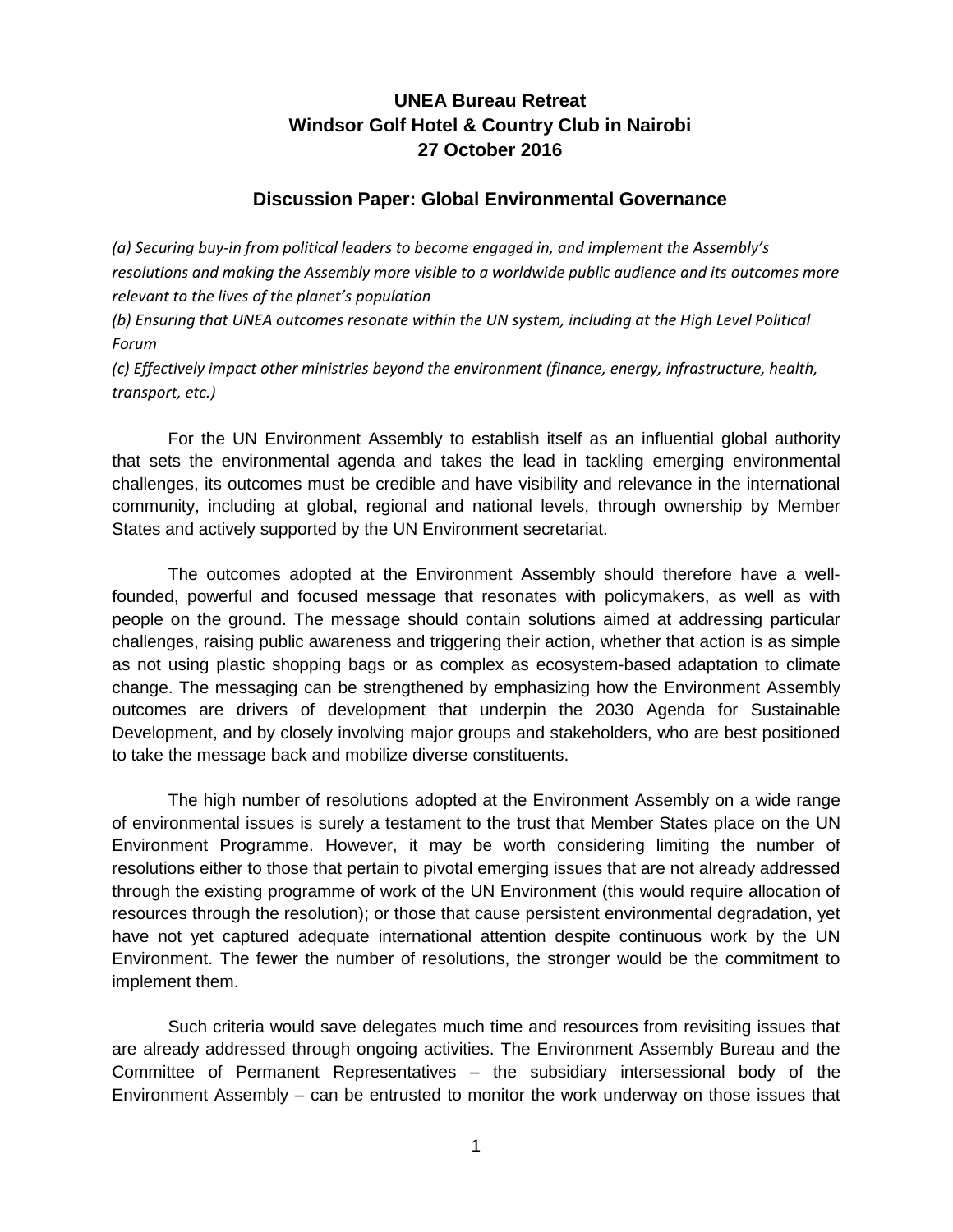are embedded in the UN Environment's medium-term strategy, the programme of work and/or the formerly adopted governing body decisions and resolutions.

Member States participating in the Environment Assembly are encouraged to move away from heavy focus on resolution negotiation to the development of a concrete message that the Environment Assembly – and its Environment Ministers – can bring to the broader sustainability table, as well as to the lives of ordinary people. In order to make this happen, close engagement of Member States and their capitals is critical and the Environment Assembly Bureau could play an important facilitating role in that respect (by promoting Member States' understanding and commitments).

The role of Member States grows larger when it comes to ensuring that the outcomes of the Assembly are effectively communicated to other relevant forums and processes; and this commitment to outreach depends on the level of ownership that Member States have of the Assembly's outcomes, which the UN Environment must do more to promote. At the 2016 sessions of the Economic and Social Council and the High-level Political Forum on Sustainable Development, which took place in July 2016 in New York, the importance of environmental protection was emphasized in their joint ministerial declaration but no reference was made to the recently concluded second session of the Environment Assembly (23-27 May 2016).

During the Economic and Social Council/High-level Political Forum negotiation process, several delegations, including the Group of 77 and China and the European Union, proposed and supported language to recognize the work of the Environment Assembly in the outcome document. However, these proposals did not reach consensus due to the following reasons:

- Absence of a ministerial outcome from the second session of the Environment Assembly;
- Political difficulties experienced at the second session in relation to issues such as *common but differentiated responsibilities* and occupied territories (which was also a challenge in the context of the Economic and Social Council/High-level Political Forum); and
- Several delegations and UN entities who argued that a reference to the Environment Assembly would necessitate an "across the board" reference to other intergovernmental bodies that deal with economic, environmental and social challenges.

In this context, efforts should be made to guard against politicizing environmental issues and to arrive at a concrete ministerial outcome at each session of the Environment Assembly. More efforts should also be made, both by Member States and the UN Environment, to articulate a clear message for the world that they can take back home and to other political processes at national, regional and global levels. In this respect, the unique nature of the Environment Assembly being the only universal forum of Environment Ministers should be emphasized. The UN Environment can help by mobilizing its regional and sub-regional offices to not only link up with regional environmental meetings and ministerial forums, but also to provide training, especially for those Member States that are not based in Nairobi, on ways to package and communicate the Environment Assembly outcomes.